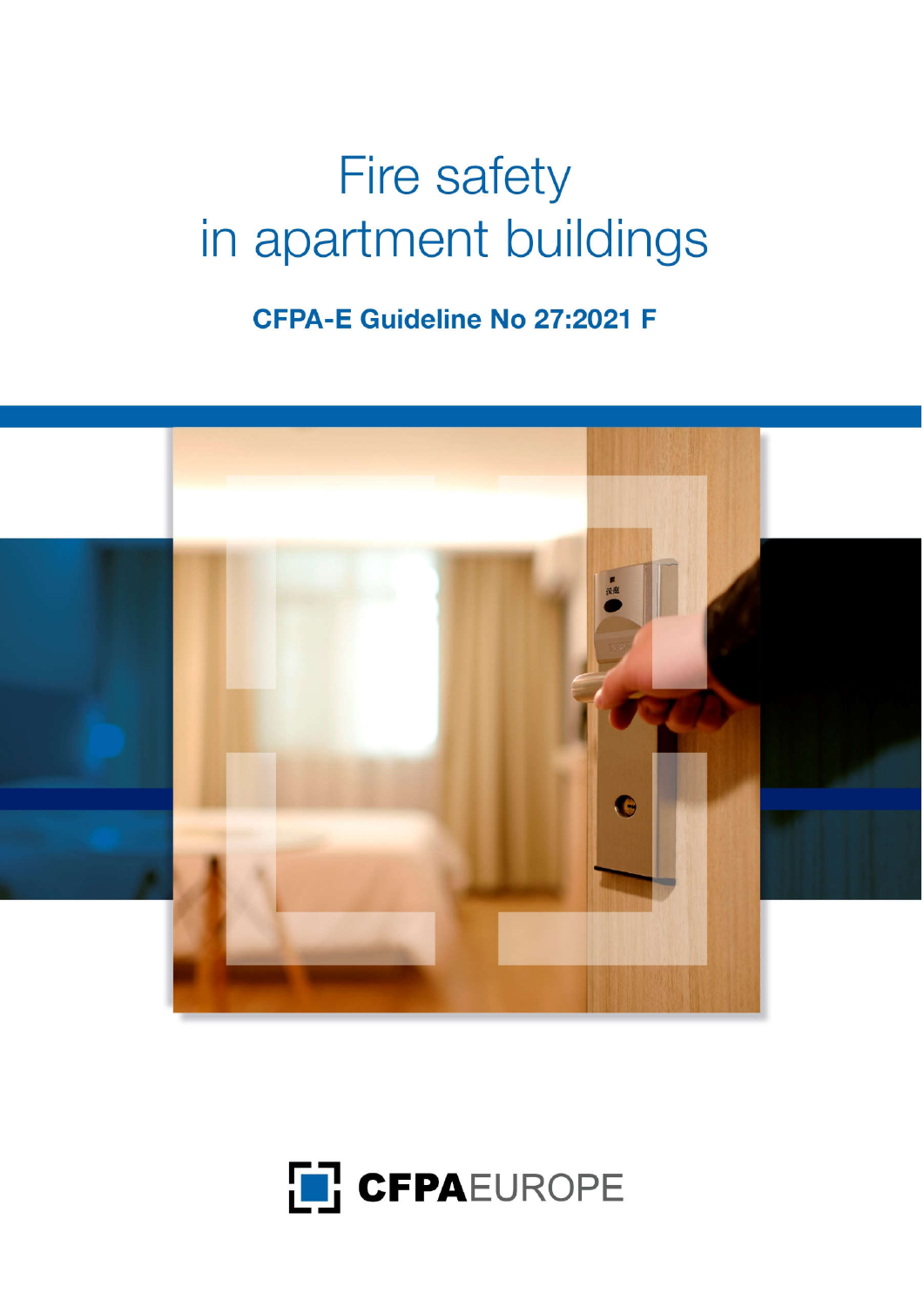

#### FOREWORD

CFPA Europe develops and publishes common guidelines in order to achieve similar interpretation in the European countries and to give examples of acceptable solutions, concepts and models. CFPA Europe has the aim to facilitate and support fire protection, security and protection against natural hazards across Europe, and the whole world.

The market imposes new demands for quality and safety. Today, fire protection, security and protection against natural hazards form an integral part of a modern strategy for survival, sustainability and competitiveness.

These Guidelines are primarily intended for the public. They are also aimed at rescue services, insurers, consultants, safety companies and the like so that, in the course of their work, they may be able to help manage risk in society.

These Guidelines reflect best practice developed by the national members of CFPA Europe. Where these Guidelines and national requirements conflict, national requirements shall apply.

This Guideline has been compiled by the Guidelines Commission and is adopted by all members of CFPA Europe.

Copenhagen, August 2021 Cologne, August 2021 CFPA Europe **Guidelines** Commission

Chairman Chairman

Jesper Ditlev **Hardy Rusch** Hardy Rusch

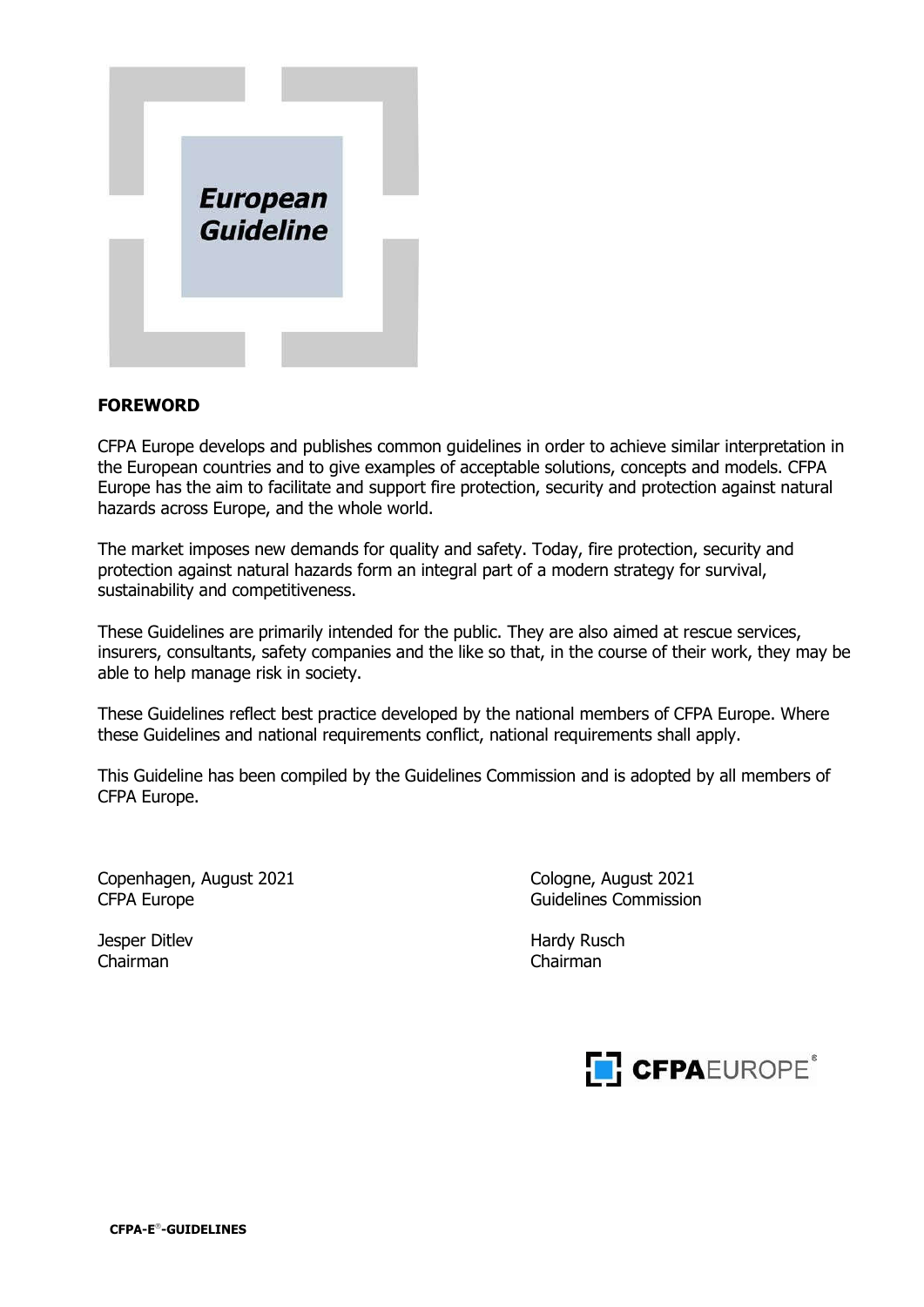

#### **Contents**

| $\mathbf{1}$   |       |   |  |  |
|----------------|-------|---|--|--|
| $\overline{2}$ |       |   |  |  |
| 3              |       |   |  |  |
|                |       |   |  |  |
|                |       |   |  |  |
|                |       |   |  |  |
|                |       |   |  |  |
|                |       |   |  |  |
|                |       |   |  |  |
|                |       |   |  |  |
| $\overline{4}$ |       |   |  |  |
|                | 4.1   |   |  |  |
|                | 4.2   |   |  |  |
|                | 4.2.1 |   |  |  |
|                | 4.2.2 |   |  |  |
|                | 4.2.3 |   |  |  |
|                | 4.2.4 |   |  |  |
|                | 4.2.5 |   |  |  |
|                | 4.2.6 |   |  |  |
|                | 4.3   |   |  |  |
|                | 4.3.1 |   |  |  |
|                | 4.3.2 |   |  |  |
|                | 4.3.3 |   |  |  |
| 5              |       |   |  |  |
|                | 5.1   |   |  |  |
|                | 5.2   |   |  |  |
|                | 5.2.1 |   |  |  |
|                | 5.2.2 |   |  |  |
|                | Slope | 9 |  |  |
|                |       |   |  |  |
|                |       |   |  |  |
|                |       |   |  |  |
|                |       |   |  |  |
|                | 5.2.4 |   |  |  |
|                | 5.2.5 |   |  |  |
|                | 5.2.6 |   |  |  |
|                | 5.2.7 |   |  |  |
|                | 5.2.8 |   |  |  |
|                | 5.2.9 |   |  |  |
|                | 5.3   |   |  |  |
|                | 5.3.1 |   |  |  |
|                | 5.3.2 |   |  |  |
|                | 5.3.3 |   |  |  |
|                | 5.3.4 |   |  |  |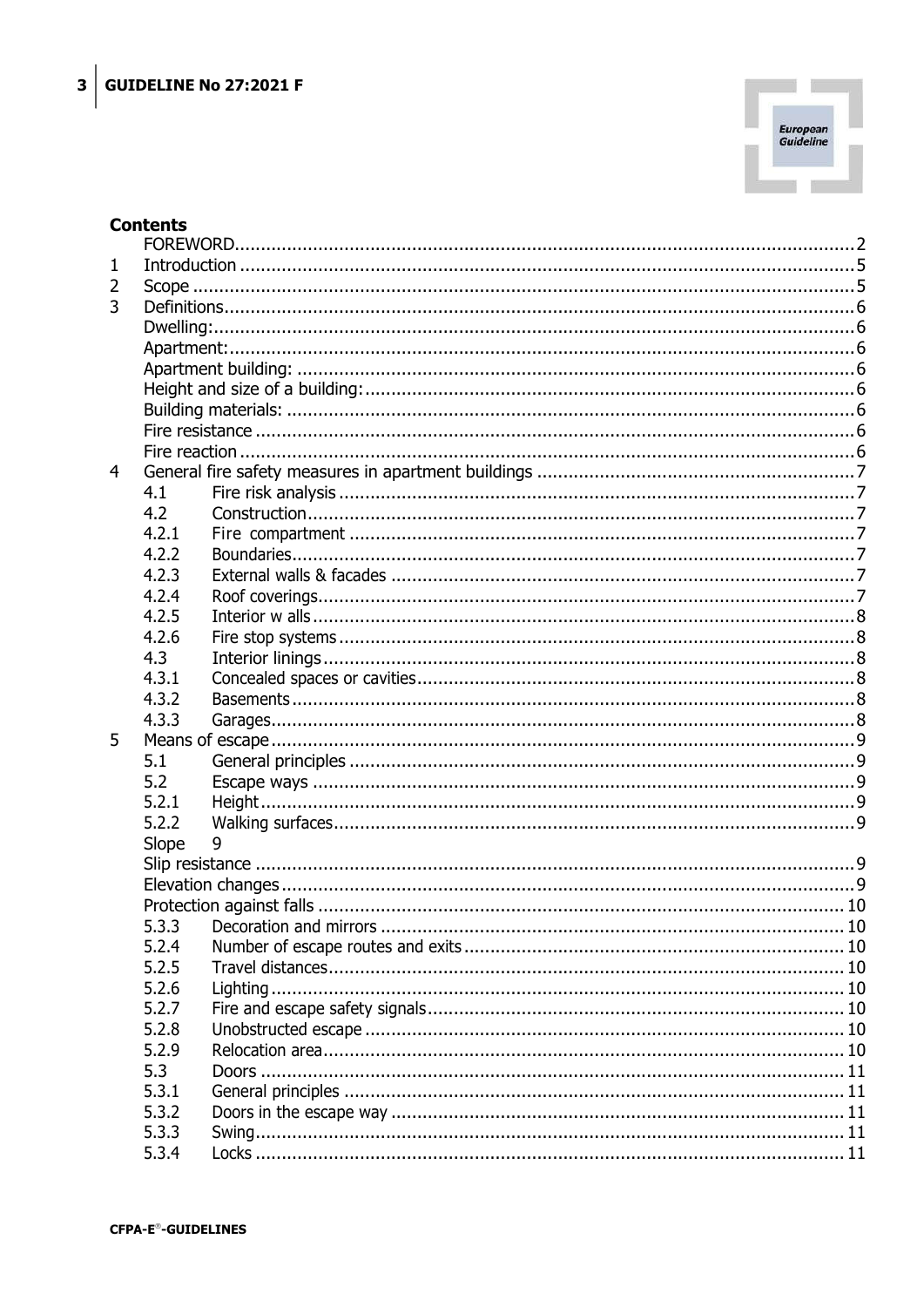|       | 5.3.5 |  |  |
|-------|-------|--|--|
|       | 5.4   |  |  |
|       | 5.4.1 |  |  |
|       | 5.4.2 |  |  |
|       | 5.4.3 |  |  |
|       | 5.4.4 |  |  |
|       | 5.4.5 |  |  |
|       | 5.4.6 |  |  |
|       | 5.5   |  |  |
|       | 5.6   |  |  |
|       | 5.7   |  |  |
|       | 5.8   |  |  |
|       | 5.9   |  |  |
|       | 5.10  |  |  |
| 6     |       |  |  |
|       | 6.1   |  |  |
|       | 6.2   |  |  |
|       | 6.3   |  |  |
|       | 6.4   |  |  |
|       | 6.5   |  |  |
| 7     |       |  |  |
|       | 7.1   |  |  |
|       | 7.2   |  |  |
|       | 7.3   |  |  |
|       | 7.4   |  |  |
|       | 7.5   |  |  |
| 8     |       |  |  |
|       | 8.1   |  |  |
|       | 8.2   |  |  |
| 9     |       |  |  |
|       | 9.1   |  |  |
|       | 9.2   |  |  |
|       | 9.3   |  |  |
|       | 9.4   |  |  |
| 10    |       |  |  |
|       | 10.1  |  |  |
|       | 10.2  |  |  |
|       | 10.3  |  |  |
| $11-$ |       |  |  |

European<br>Guideline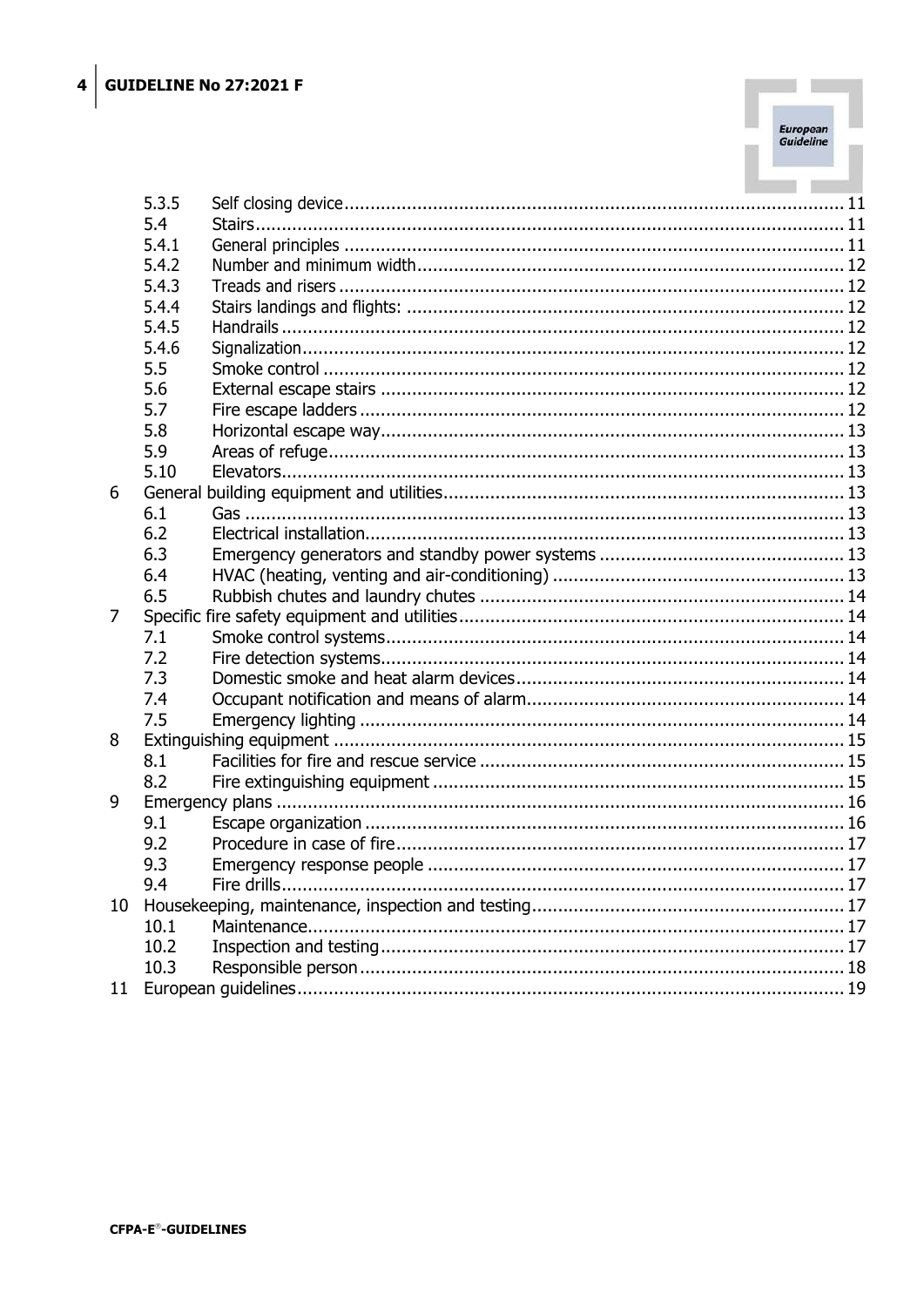

# 1 Introduction

There is a real problem from a life safety perspective in large apartment buildings.

Most residential fires are caused by the misuse of domestic equipment or by a wrong behaviour of the occupants (wrong reactions, or behaviour deviances). In large apartment buildings, these factors are multiplied by the number of units or occupants.

Let us only speak about cooking equipment, individual heating, open fire, smoking, candles, Christmas tree but also poor installation or maintenance of them. On another hand, the characteristics of the inhabitants (such as young children, elderly, people with disabilities, sleeping people) could be obstacles to a safe and quick evacuation.

The building design or construction could lead to the fast spread of fire and smoke to the surrounding rooms, corridors and stairs exposing people to smoke and heat.

Therefore the designs of the buildings, their complexity and density of occupation have to be considered in a life safety perspective.

The building's owners have to take adequate fire safety measures in order to protect the people and improve their chance of survival in case of fire.

It is vital that any large apartment buildings would be provided with means of escape and other life safety safeguards.

We also emphasize the importance of public awareness, an essential factor in prevention. The occupants have to be informed, and the risks and the actions have to be explained to be efficient. Awareness is the first and most important step towards safety.

# 2 Scope

The objective of this guideline is to provide a reasonable safe environment for the occupants of apartment buildings and mainly to give them the opportunity to safely escape a fire.

Some solutions are proposed in this guideline, however, they can be replaced by others giving the same safety level or determined by a risk analysis.

For complex buildings or special building's design or technics, we strongly recommend that the escape means will be defined during the fire risk analysis.

General remark:

Apartment buildings must comply with national laws and regulations (eg, electrical, heating).

Any fire protection system, building service equipment, feature of protection, or safeguard provided to achieve the goal of this guideline has to be designed, installed, and approved in accordance with national regulations.

All products, materials and equipment's must meet the European requirements and directives, especially concerning the CE marking (construction products, low voltage equipment's, lifts, etc).

#### CFPA-E<sup>®</sup>-GUIDELINES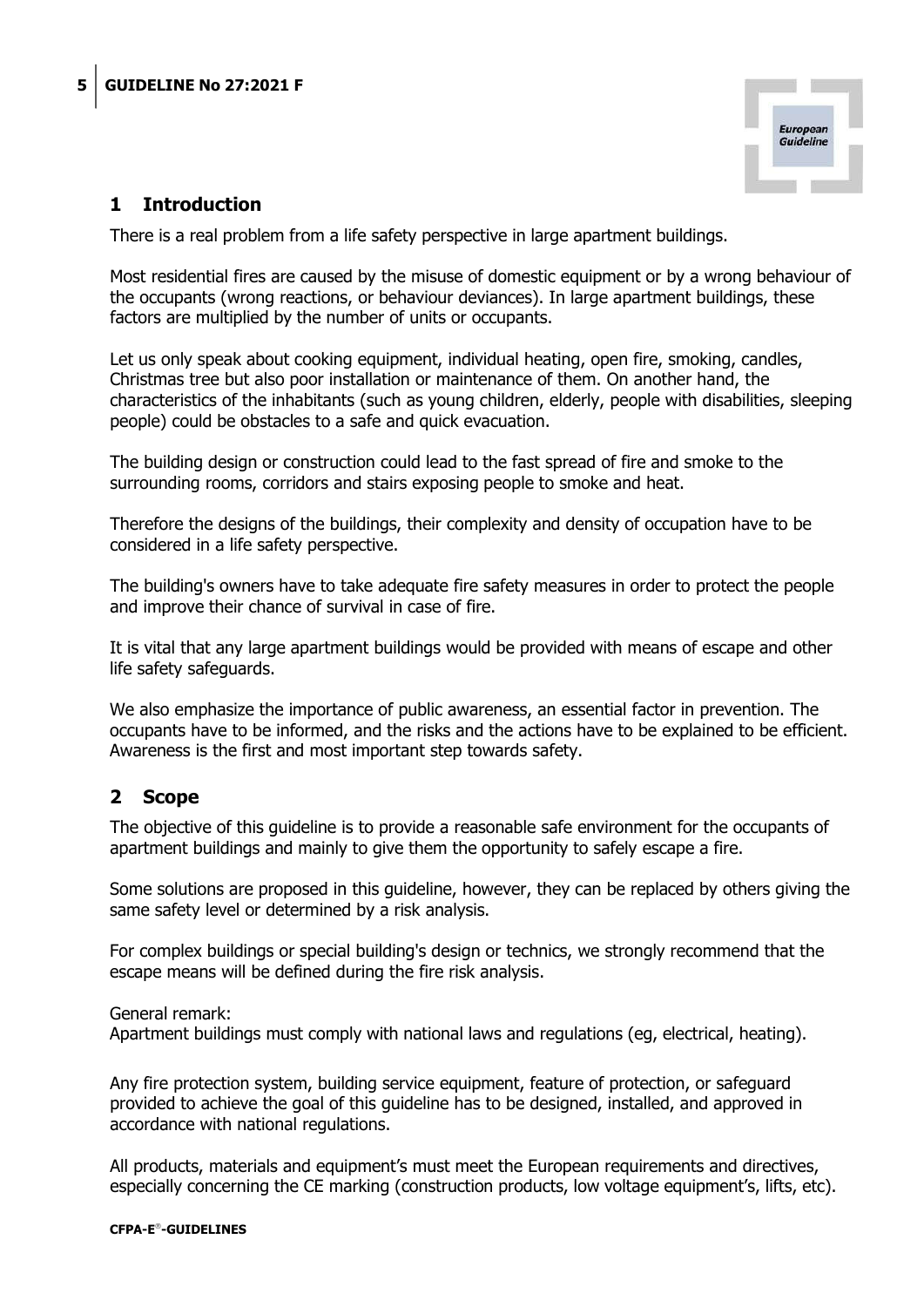

## 3 Definitions

#### Dwelling:

A unit of residential accommodation occupied (whether or not as a sole or main residence).

#### Apartment:

An apartment or a dwelling unit is a separate and self-contained premise constructed or adapted for use for residential purposes and forming part of a building from some other part of which it is divided horizontally or/and vertically. The occupant may be the owner or a tenant.

#### Apartment building:

An apartment building is a building or portion thereof containing three or more dwelling units with independent cooking and bathroom facilities. Apartment buildings are also called multiple occupation houses.

#### Height and size of a building:

The height of a building is defined in the national regulation. If not otherwise determined, the height of an apartment building is the difference between the highest level where a fire truck can approach the building and the highest level of a floor where there are sleeping rooms. The buildings are usually classified in low,medium and high buildings.

#### Building materials:

The materials, products and building elements shall comply with the Euro classes on fire reaction and fire resistance classes as described in:

- 2000/147/EC: Commission Decision of 8 February 2000 implementing Council Directive 89/106/EEC as regards the classification of the reaction to fire performance of construction products.

- 2000/367/EC: Commission Decision of 3 May 2000 implementing Council Directive 89/106/EEC as regards the classification of the resistance to fire performance of construction products, construction works and parts thereof.

The required Euro classes are defined in the national regulations.

#### Fire resistance

Ability of an element of building construction, component or structure to fulfil, for a stated period of time, the required stability, fire integrity and/or thermal insulation and/or other expected duty.

#### Fire reaction

Response of a material under specified test conditions in contributing to a fire to which it is exposed in terms of heat release and smoke production.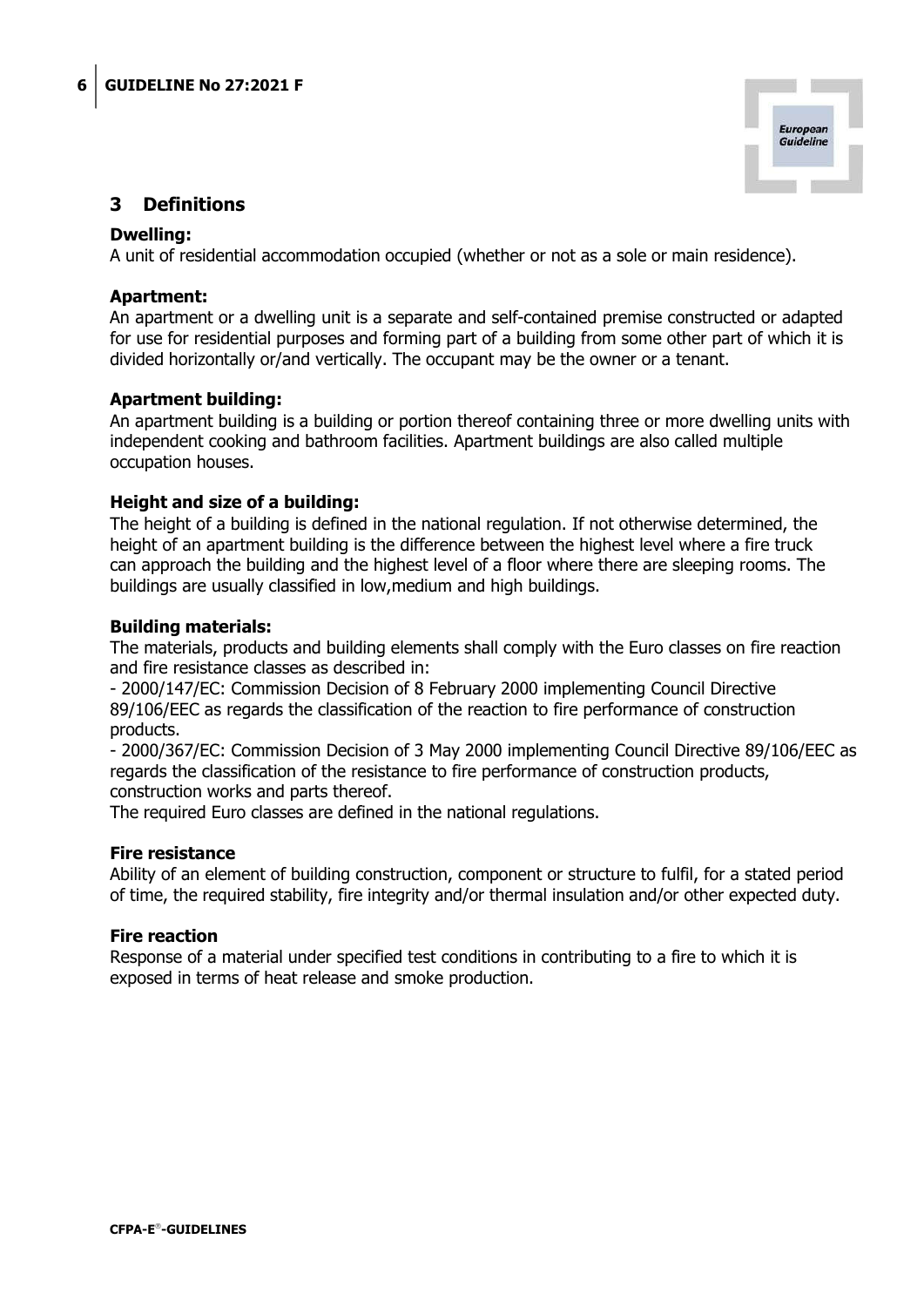

# 4 General fire safety measures in apartment buildings

#### 4.1 Fire risk analysis

A fire risk analysis could better determine specific fire prevention measures according to the occupation (kind of population), the bad or good state of the structure, the complexity, the situation or the secure environment of a building. Protective measures against fire and escape means have to be adapted to cases analyzed.

#### 4.2 Construction

Apartment buildings have to conform with the construction requirements in accordance with the national regulations.

Fire resistance:

In an apartment building, the structural integrity must be maintained during the time needed to evacuate, relocate, or defend in place the occupants. Means of protection of internal and external support elements (such as beams, columns, bearing walls, facades, and floor or ceiling structures) can improve the fire resistance and structural integrity and avoid premature failure of the element or structure.

#### Reaction to fire:

The choice of materials including the coatings of floors, walls and ceilings could significantly affect the spread of a fire and its rate of growth.

#### 4.2.1 Fire compartment

Apartment buildings shall be divided into fire resistant compartments to avoid fire and smoke spread from compartment to compartment. Compartments will be separated from each other by fire resistant barriers (walls and floors).

The residential units (for ex. apartment(s)) and their exits have to be separated from nonresidential occupancies such as shops, workshops, etc.) by fire resistant walls and floors.

#### 4.2.2 Boundaries

Distance to other buildings: To limit the propagation of fire by thermal radiation or flying particles from one building to another, a minimum separation distance may be required between unprotected or partially unprotected exterior walls or facades (ex.: non fire resistant glazing or cladding).

The safety distance is determined by the height of the buildings and the surrounding risks.

#### 4.2.3 External walls & facades

The external walls and facades should have the required fire resistance and reaction to fire rate according to nationalregulations. An appropriated external cladding could limit the propagation of flame and fire alongthe entire walls.

#### 4.2.4 Roof coverings

An adequate roof covering should avoid the propagation of a fire due to outside thermal radiation

#### CFPA-E<sup>®</sup>-GUIDELINES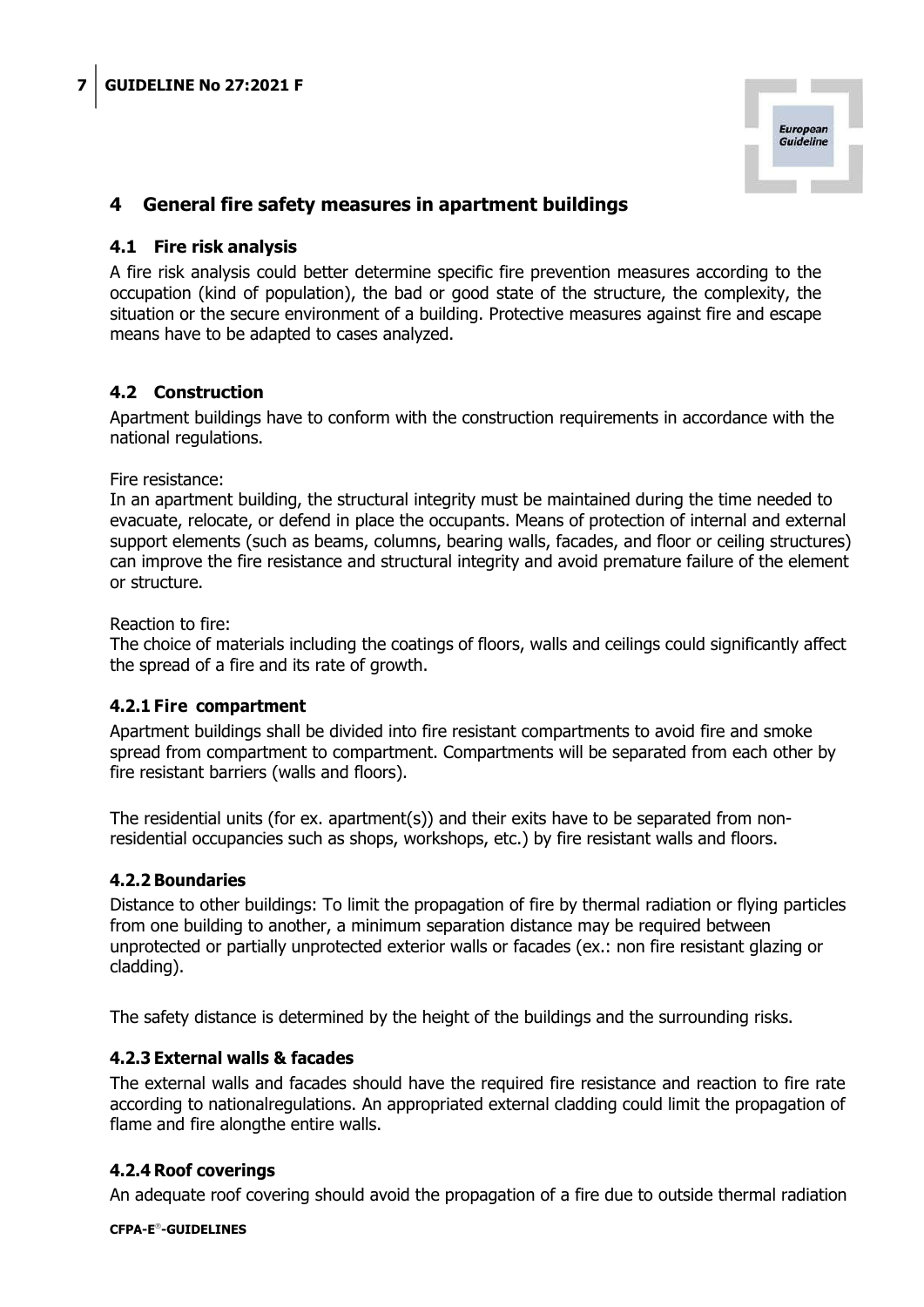

or flying particles. Coverings without an adequate protection against fire spread should preferably be avoided.

# 4.2.5 Interior w alls

Interior walls of compartment, escape routes, enclosed stairways, boiler heating rooms, underground parking's and basements should be fire resistant. In these rooms, the cladding should also show adequate fire reaction classes.

#### 4.2.6 Fire stop systems

Each gap, pipe or cable penetration for example through a fire resistant element has to be protected by a fire stop system or device offering the same level of protection as the element. It concerns also cables, cable trays, conduits, pipes, tubes, combustion vents and exhaust vents, wires, and similar items to accommodate electrical, mechanical, plumbing, and communications systems.

#### 4.3 Interior linings

In some rooms such as escape ways, specific fire reaction classes should be required.

#### 4.3.1 Concealed spaces or cavities

Concealed spaces and technical cavities and void have to be subdivided by fire barriers to avoid that smoke and flame would spread easily through the entire building.

#### 4.3.2 Basements

When possible the basement should be equipped with one or more smoke outlets for ventilation, however a direct access to venting is recommended in an underground fire compartment. Basements and their leading stairs should be separated from the ground floor by a fire resistant door or wall.

Garages and leading stairs should be separated from the rest of the building by a fire resistant door.

#### 4.3.3 Garages

Garages and covered car parks pose similar problems to cellars. Care should therefore be taken to provide fire resistant compartmentation (at least EI 60 walls and EI 30 doors), without forgetting fire sealings to protect the technical ducts and pipe passages and to provide protected access to the escape routes. Basement car parks must, like cellars, be equipped with smoke ventilation systems.

Note:

We draw attention to the access to covered or underground car parks of LPG-, methane, hydrogen and electric vehicles.

LPG consists of gases that are heavier than air. In the event of a leak, it will accumulate in the basement and may explode. LPG cars are often not allowed in underground car parks.

CFPA-E<sup>®</sup>-GUIDELINES The presence of electric cars, scooters, or bicycles with lithium-ion batteries calls for caution when charging the batteries. Damaged batteries can also ignite in parked vehicles. Electric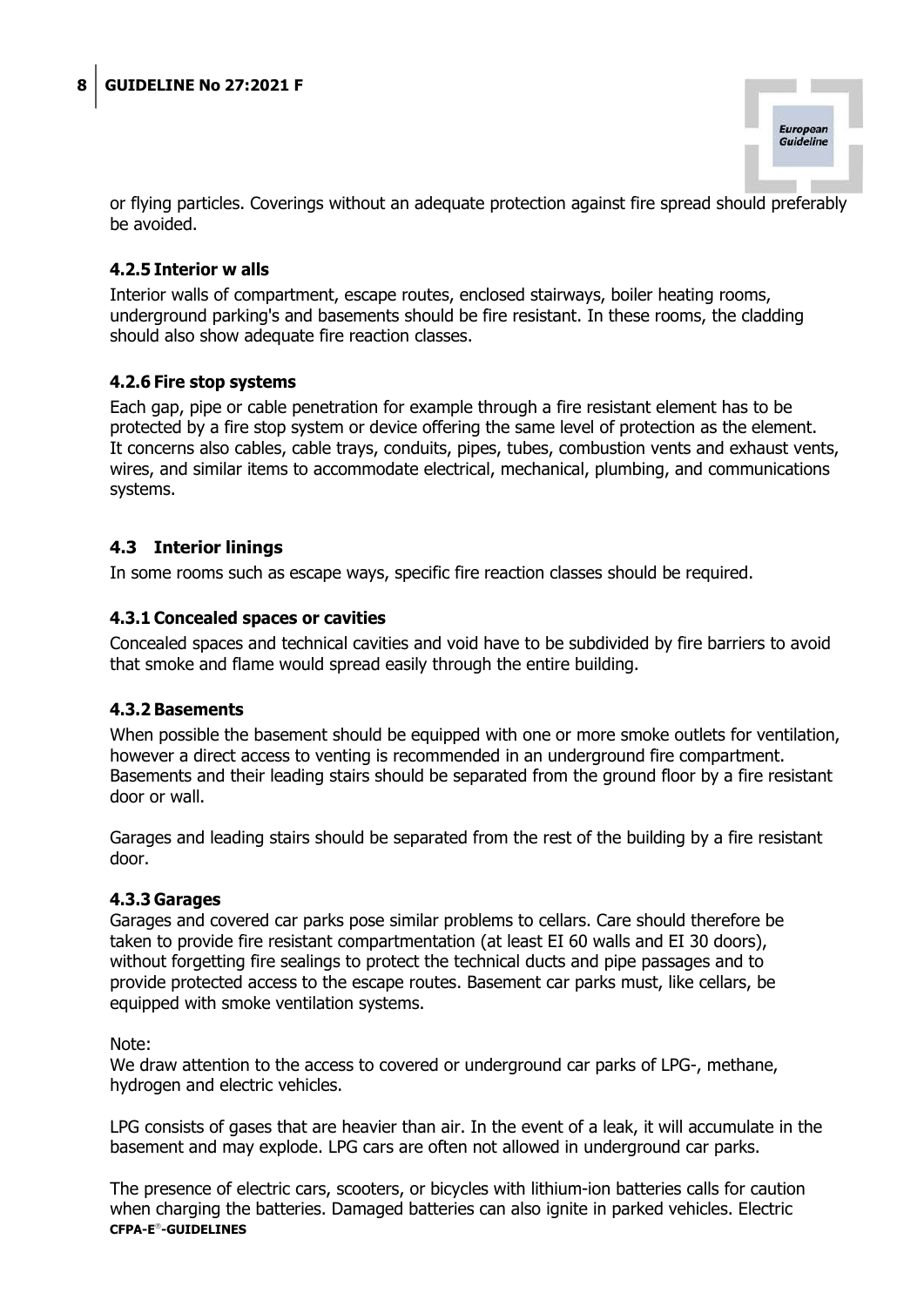

vehicle fires pose firefighting problems to fire services as they are very virulent and difficult to control.

The most recent developments in terms of mobility point to new types of fuel. A more detailed study of fire risks is needed to decide whether hydrogen or natural gas vehicles for example can be used in garages and car parks.

#### 5 Means of escape

#### 5.1 General principles

To ensure the safety of the occupants, escape routes need to be protected from the effects of fire and smoke. This can be achieved by passive and active systems. The priority when designing the escape means has to ensure to all occupants can reach a safe place (outside or in a refuge).

The natural escape way is mostly the main and usually path used by the occupants to exit.

In case such as larger properties, complex design, multiple floors or multiple occupancies, additional escape should be required.

An escape route should never pass through a high hazard area or any non-residential occupancy unless the escape route would be protected by a fire resistant enclosure.

#### NOTE: Portable escape devices

Such devices are not recognized as an escape means and are unsuitable for use by aged or disabled people or by young children. Ladders and ropes are not recognized as an escape device.

# 5.2 Escape ways

# 5.2.1 Height

The clear headroom is expected to reach 2 meter minimum.

#### 5.2.2 Walking surfaces

#### Slope

The slope in the direction of the exit should not exceed 10%.

#### Slip resistance

Walking surfaces and flooring should be slip resistant and maintained in a manner to prevent slipping.

#### Elevation changes

Surfaces should be flat, avoiding sudden changes (over 15 mm), in which case they will be marked in accordance with Directive 92/58/EEC.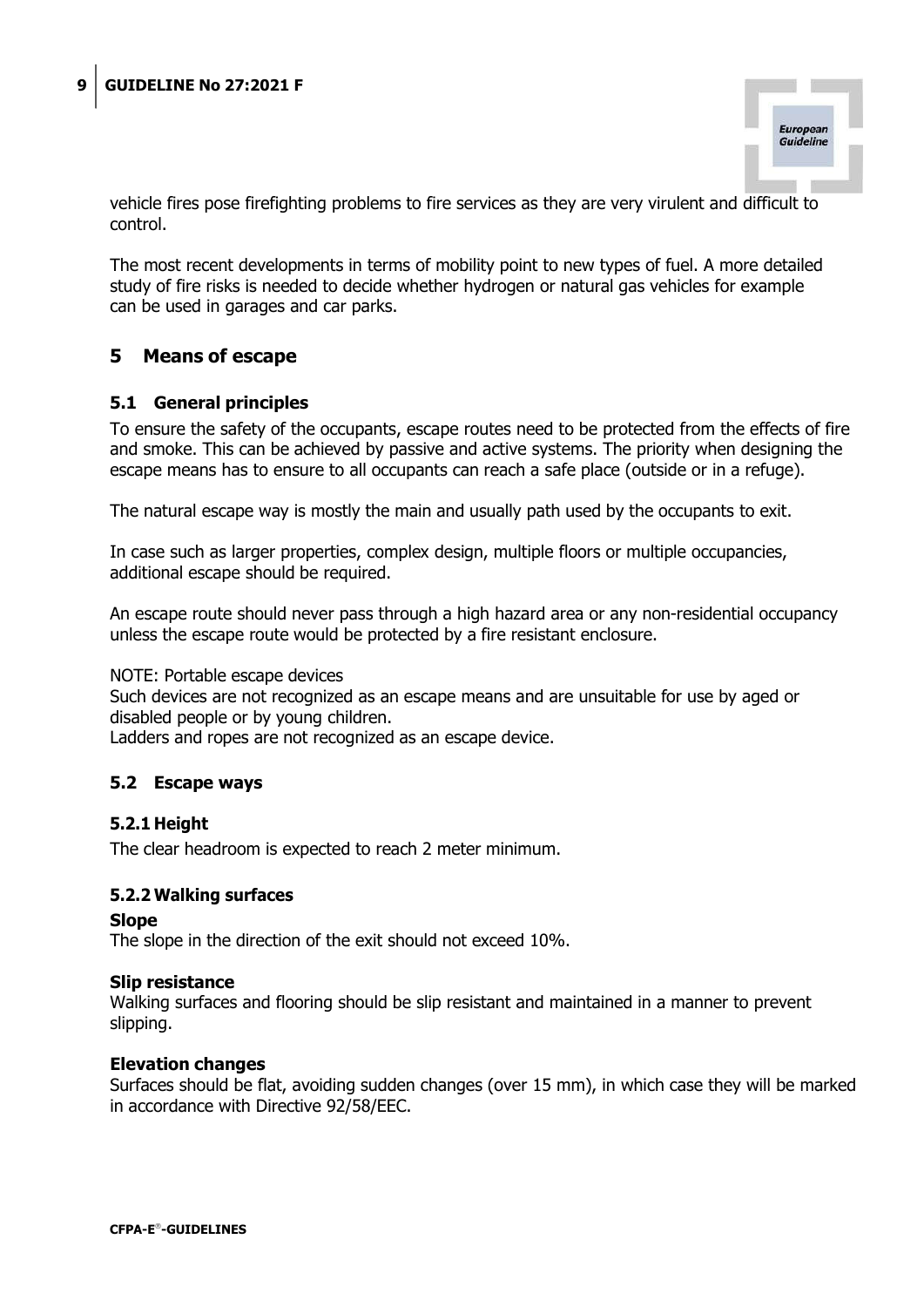

#### Protection against falls

If the path runs along a void or a gap, it should be provided with fall protection such as barriers or guardrails.

#### 5.3.3 Decoration and mirrors

Large mirrors should not be placed in, or adjacent to, any exit to avoid confusion.

#### 5.2.4 Number of escape routes and exits

National regulations set number, width and size of escape routes and exits. However the presence of a second way doubles the chances of survival and would always be recommended.

Number and size of escape routes are linked to the number of occupants in the rooms (occupant load), area or levels, the travel distances to the nearest exit, and the height of the building.

Exits and egress should be independently located from each other, accessible to all the occupants of a level and at all levels.

#### 5.2.5 Travel distances

The travel distances are fixed in the national regulations. They could be determined by the presence or not of fire detection and/or fire suppression systems.

#### 5.2.6 Lighting

All escape routes and facilities should be properly lit, and included in the lighting design.

#### 5.2.7 Fire and escape safety signals

Every exit should be clearly visible and the escape routes signaled all along. The exit signs shall be in accordance with the Council Directive 92/58/EEC or the standard EN ISO 7010. It is strongly advised not to mix the two sets of signals.

#### 5.2.8 Unobstructed escape

At all times, all means of escape should be kept free of obstruction such as furnishing, decorations, or storage.

The outside exits and their access thereto would be kept free and in good state. Accumulations of snow and ice should be avoided and if so cleaned for example.

#### 5.2.9 Relocation area

A safe meeting point, where occupants can wait after escape, should be established.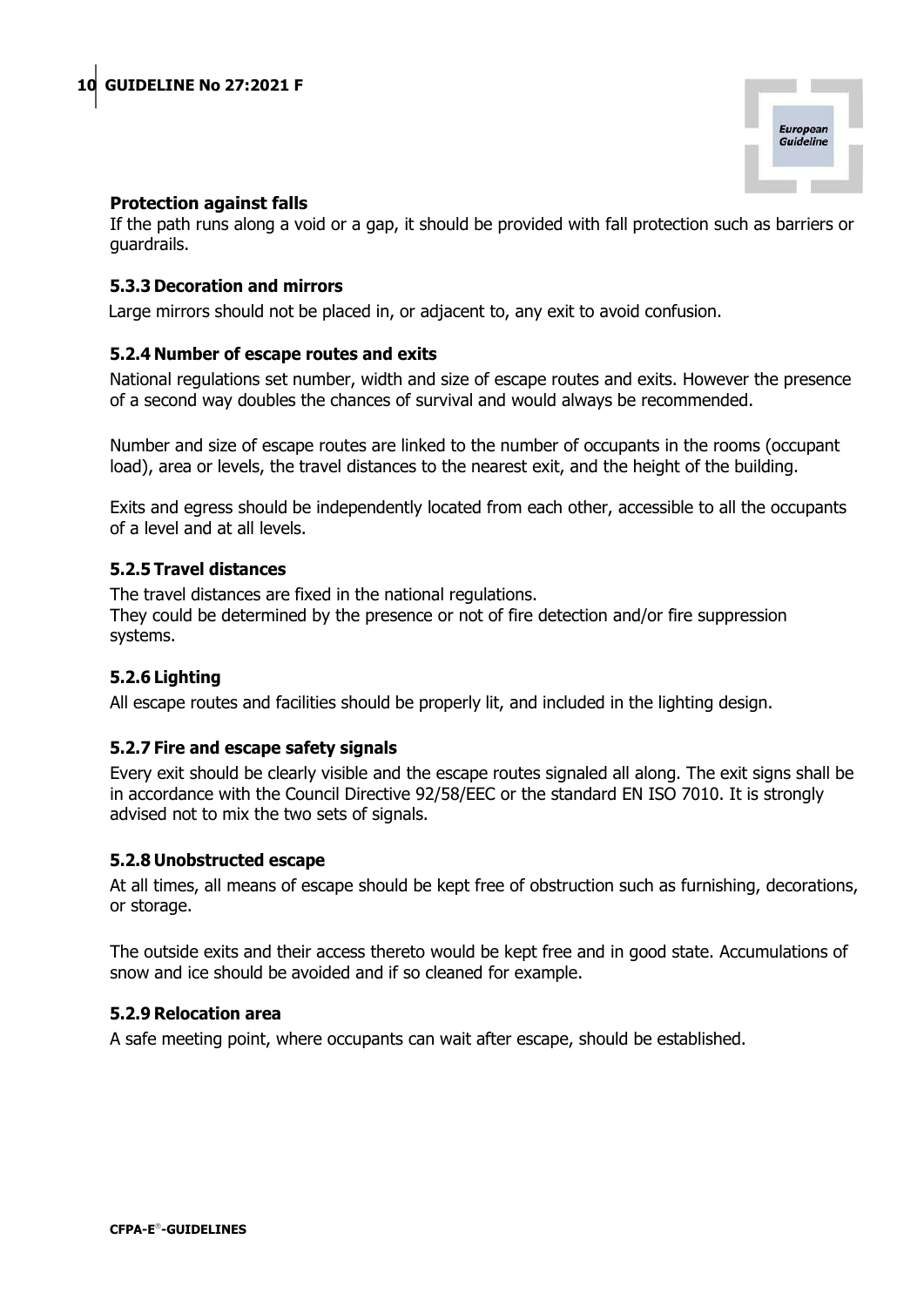

# 5.3 Doors

# 5.3.1 General principles

Doors should have the fire resistance required by their use and location. They may be:

- Fire doors
- Smoke-resisting doors
- Non-fire-rate doors (normal door)

Remark: Even a normal door provides a limited degree of protection against smokeand flames if kept closed.

#### 5.3.2 Doors in the escape way

Doors should be kept closed to avoid the spread of smoke and fire in the escape ways. They should have the fire resistance rate required in exit ways.

#### 5.3.3 Swing

The front door and any door in a way of escape should open outwards. It may in anyway obstruct the travel.

If escape is available in two directions, the doors can be open in both directions. Revolving and sliding doors should not be allowed unless if equipped with special automatic opening hardware or systems.

Any manual system to block the door open should be forbidden.

#### 5.3.4 Locks

Doors on escape routes have to be easily opened at any time. They may not be locked in closed position without an easy device to open it in case of emergency such as panic lock.

Securing devices, if provided, should not require the use of a key, a tool, or special knowledge or effort for operating from the escape side. Chain locks that require a key are prohibited.

Panic locks shall meet the European standards.

#### 5.3.5 Self closing device

Fire doors should be self-closing or equipped of an automatic closing device in case of fire.

#### 5.4 Stairs

#### 5.4.1 General principles

Building main staircase should be of permanent fixed construction, made with non-combustible materials and located in a fire resisting enclosure. Special fire protection may be required for wooden stairs or special design.

The stair, treads, flights and landings are maintained in a manner to prevent slipping. An open staircase should be avoided round a non-resisting lifts enclosure.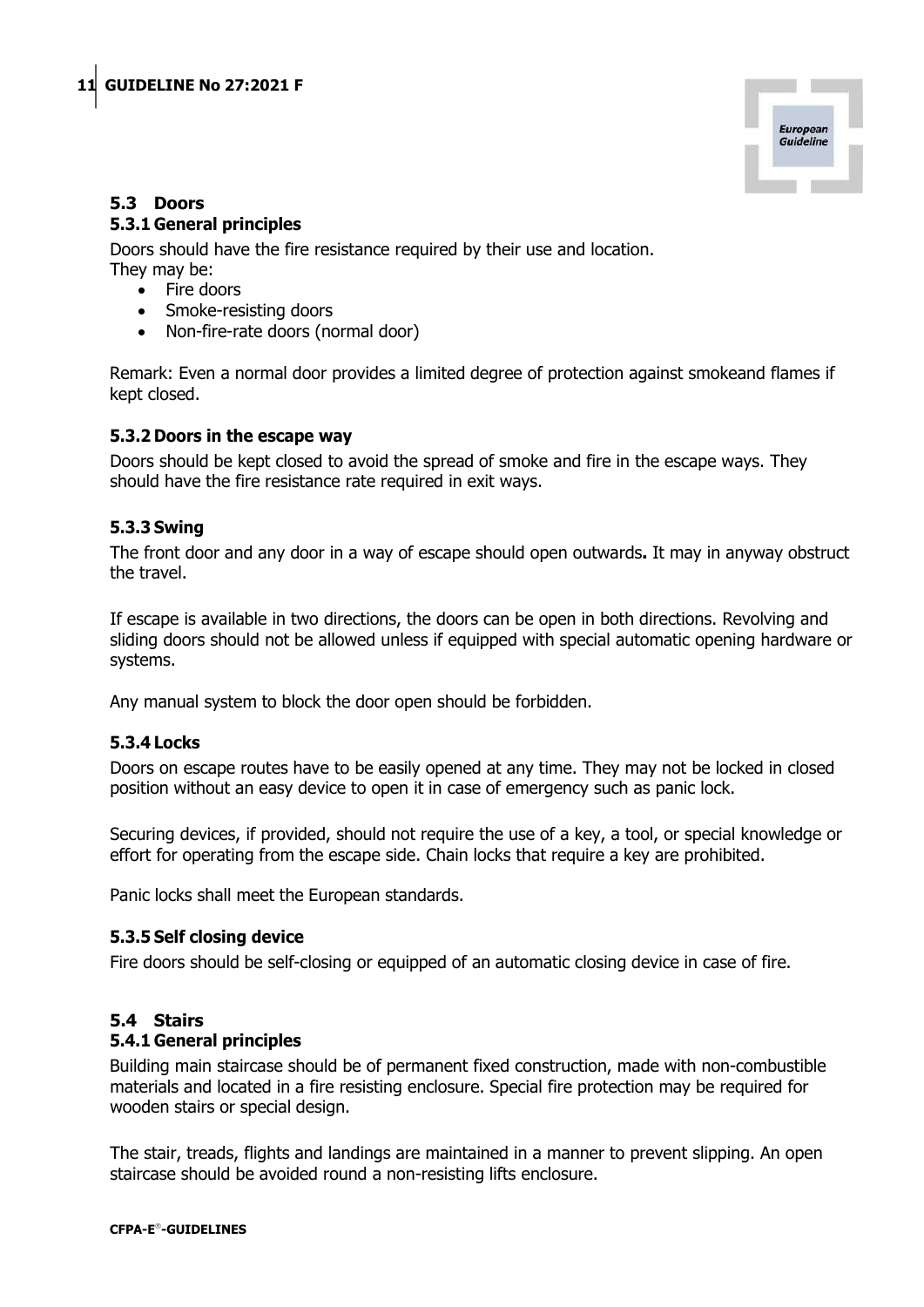

#### 5.4.2 Number and minimum width

A single common stair should only be allowed in low apartment buildings. The minimum width is depending of occupant load, the number of stairs provided and the escape strategy of the building (based on simultaneous or phased evacuation).

#### 5.4.3 Treads and risers

The treads should be solid, without perforations and constructed and maintained in a manner to prevent slipping.

Attention would be given to the tread depth, height of the riser and number of risers.

#### 5.4.4 Stairs landings and flights:

At intermediate levels the width should be respected, without any decrease along of the stair. The flights and landings should be solid, without perforations, and made with non-combustible materials.

Doors to stairs are only allowed on landings.

#### 5.4.5 Handrails

Stairs should have a handrail on minimum one side.

The main handrails should be provided between 80 cm and 100 cm height, from the centre of the tread. Additional lower or higher handrails are allowed.

Handrails should continue along each flight of stairs. At turns of the stairs, inside handrails should continue along the landings.

#### 5.4.6 Signalization

The signalization should indicate the floor level of, and the direction to exit discharge.Safety sign would be in accordance with the Directive 92/58/EEC or EN ISO 7010. It is strongly advised not to mix the two sets of signals.

#### 5.5 Smoke control

Enclosed stairways should be provided with a smoke control system. (See 7.1)

#### 5.6 External escape stairs

External escape stairs must be installed when interior stairs are not sufficient or are not in conformity with the national regulations.

External escape stairs should ensure structural integrity to protect the user from fire, smoke and heat.

#### 5.7 Fire escape ladders

The guideline does not intend to encourage the use of ladders, especially concerning the evacuation of elderly, children and disabled persons.

#### CFPA-E<sup>®</sup>-GUIDELINES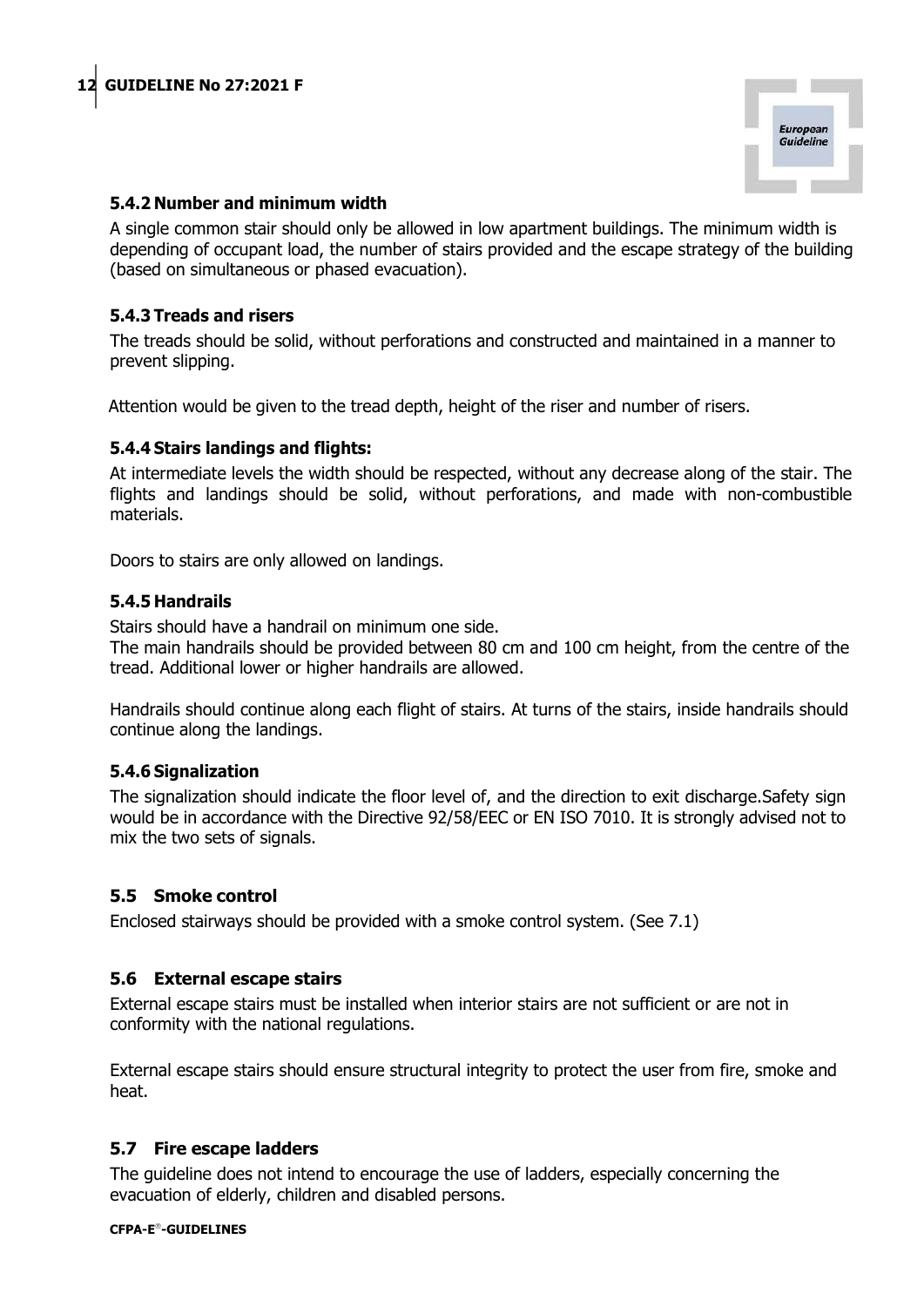

In any case, the ladder construction and installation should ensure structural integrity and ease of use.

#### 5.8 Horizontal escape way

Horizontal escape ways provide protection against fire and smoke during a limited period of time. It can also be used by disabled people to wait for rescue in safety. A horizontal escape way is a fire resisting enclosure.

#### 5.9 Areas of refuge

Refuges are protected waiting areas where people with disabilities, for example, can temporarily wait. Refuge areas should be located and constructed in accordance with the national regulations.

#### 5.10 Elevators

Elevators and lifts shall not be used in case of fire unless protected, therefore they usually are signalled with the warning "Do not use in case of fire". However, following the result of the fire risk analysis, evacuation elevators may be included in the escape plan of some complex buildings. "Fire lifts" are dedicated to fire fighting and emergency operations.

# 6 General building equipment and utilities

#### 6.1 Gas

Equipment using gas and related gas piping such as heating or cooking devices shall be in good state in accordance with the national regulations and standards. Gas appliances should be CE marked. The gas installation will be installed by professional fitters and regularly controlled by an accredited inspection organization.

#### 6.2 Electrical installation

Electrical wiring and equipment should be in good state in accordance with the national regulations and standards. The installation will be controlled by an accredited inspection organization.

#### 6.3 Emergency generators and standby power systems

Emergency generators and standby power systems, where required, should be installed, tested, and maintained in good state.

#### 6.4 HVAC (heating, venting and air-conditioning)

Any system of mechanical ventilation should ensure that, in case of fire, fire and smoke can not spread through the building.

Any exhaust points should be located to avoid the propagation of the fire and smoke. Outlet ducts and shafts through a fire resistant element should be enclosed in a fire resistant enclosure.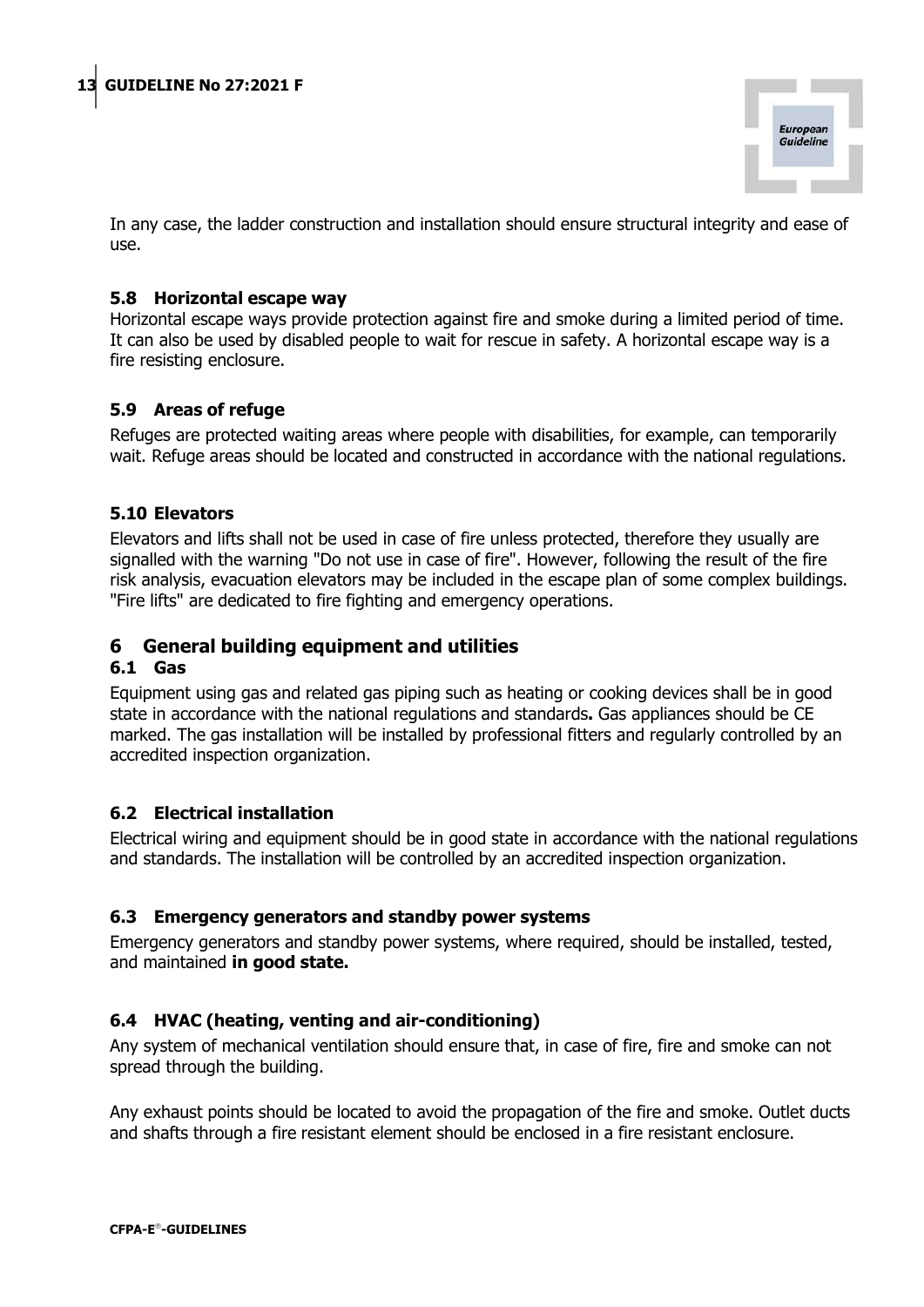

#### 6.5 Rubbish chutes and laundry chutes

Rubbish chutes and laundry chutes should be separately enclosed and protected by an automatic fire suppression system.

## 7 Specific fire safety equipment and utilities

#### 7.1 Smoke control systems

Enclosed staircases would be equipped with a smoke control system such as a natural ventilation system, a smoke shaft on the top, a mechanical ventilation or pressurized stairs systems. Smoke control systems have to be checked once a year.

#### 7.2 Fire detection systems

The presence of an alarm system and fire detection greatly increases the chances of occupant survival. It is recommended to equip the new apartment buildings with fire alarm/detection systems and to equip existing apartment with at least domestic smoke alarm devices.

#### 7.3 Domestic smoke and heat alarm devices

Optical smoke detectors should be preferred in living areas, except in the kitchen where a heat alarm can be used. Domestic smoke alarm will comply with the EN 16004 standard.

According to the fire brigade and/or authorities, each domestic detector should be inter-connected in each apartment or the all building. In some case, the signal of detection could be first addressed to a responsible person (see 9.3) who will control the reality of a fire and alert the occupants.

Occupants may not remove or interfere with the operation of fire detectors; they usually are responsible for their maintenance.

#### 7.4 Occupant notification and means of alarm

In some case, in large or complex buildings, a fire alarm system should be provided to alert occupants of an emergency.

Apartment buildings will be mostly fitted with sound alarms or a voice alarm system, if needed completed by optical signals.

For inhabitants presenting a special risk, it may be appropriate to provide their dwelling unit with additional sound, optical or vibrating systems.

#### 7.5 Emergency lighting

An emergency lighting system should provide enough light to ensure an easily escape.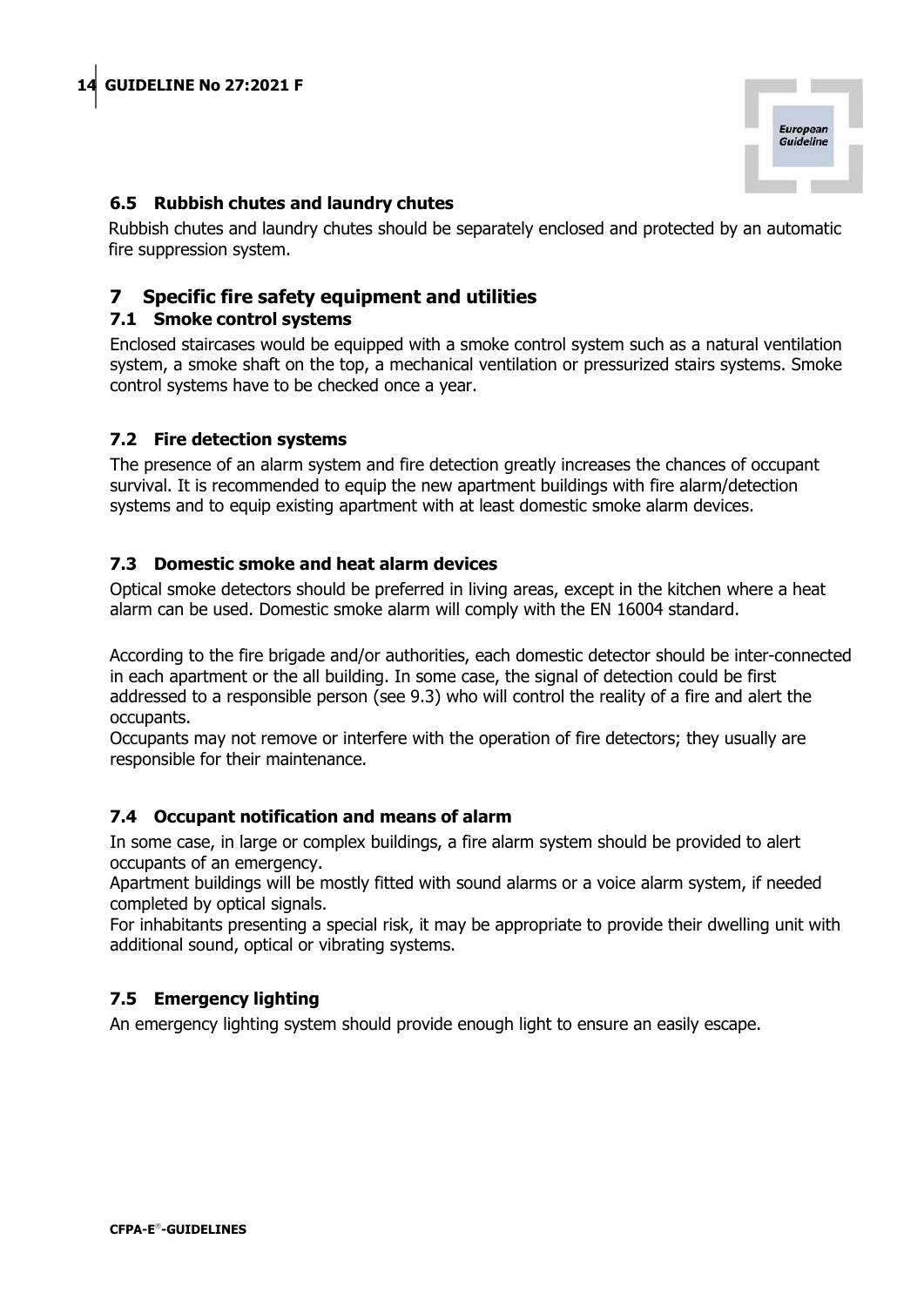

# 8 Extinguishing equipment

#### 8.1 Facilities for fire and rescue service

The facilities for fire and rescue services depend of the size and complexity of the building.

#### 8.1.1 Access to fire vehicles

The access road to at least one face of the building has to support heavy fire vehicles. For high density occupation, high or complex buildings for example all external faces of the apartment building have to be accessible to the fire fighting vehicles.

Obstacles that can impede the access of the fire vehicles such as large trees, landscapedecoration, parking area should be avoided.

#### 8.1.2 Firefighting shafts

The fire fighting shaft contains: stairs, lifts, and lobby in protected enclosures.

#### 8.1.3 Firefighting lifts

Fire fighting lifts (following EN 81-72) are special elevators dedicated for fire fighting andemergency operations. They fulfil specific technical safety requirements, and are directlyconducted by the firefighters.

#### 8.1.4 Private hydrants

In some case (for example if the building is located too far from the public fire hydrants), additional private fire hydrants and water supply may be required by the authorities.

#### 8.1.5 Wet and dry pipes

Fire hose can be directly connected to dry or wet pipes inside elevated buildings. Dry or wet pipes would be installed in firefighting shafts, and escape stairs. Their number, location, water supply and technical parameters are defined in national regulations and standards. Their state and water flow would be checked regularly.

In buildings fitted with dry fire pipes, an easy access for a pump appliance should be provided.The inlet connection must be easily visible and clearly marked.

#### 8.2 Fire extinguishing equipment

First intervention extinguishing equipment can be helpful as they can be used by the witnesses, but they suppose a minimum knowledge to be used.

The user should only tackle a fire in its early stage, and never put his life in danger.

The fire risk analysis will set the needed, kind, size and quantity of fire extinguishing equipment. In some countries they are mandated in multi-storey buildings or with high occupancy.

#### 8.2.1 Fire extinguishers

CFPA-E<sup>®</sup>-GUIDELINES Each apartment should be equipped with an appropriate extinguisher. Fire extinguishers (type and size) will be appropriate to the risk. Foam or powder extinguishers are mostly recommended in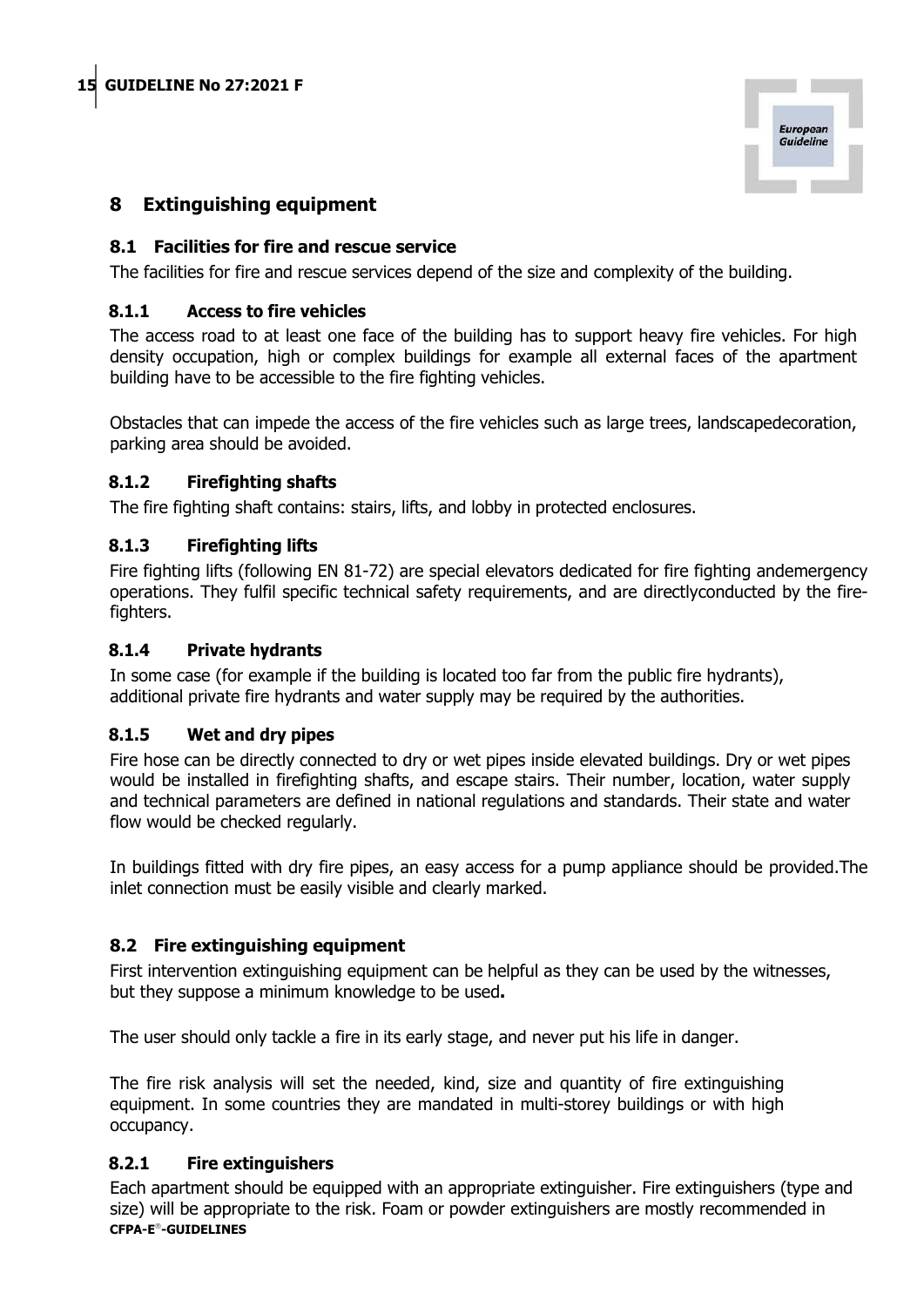

welling's and apartment buildings.

Portable fire extinguisher should hang in the hall and landings of a staircase, be visible, easily accessible and maintained in good state.

Fire extinguishers shall be in accordance with the European standard EN 3.

#### 8.2.2 Fire hose reels

Fire hose reels would be located in the hall and on the landing of a staircase. Where provided, hose reels should be in accordance with the European standard EN 671, and supply with the national regulations and recommendations on water supply.

#### 8.2.3 Fire blankets

A fire blanket is recommended in dwelling's kitchens. Fire blankets have to be in accordance with the European standard EN 1869.

#### 8.2.4 Residential sprinkler systems

Apartment buildings should be fitted with approved and supervised residential sprinkler systems. Units for disabled and elderly people should be provided with residential sprinklers

# 9 Emergency plans

An emergency plan (See Guideline 25 F) tells occupants what to know and to do in case of emergency.

To be efficient, emergency plans have to be practiced by everybody and regularly updated. An emergency plan shall include:

- procedures for reporting of emergencies;
- occupant and staff response to emergencies;
- design and conduct of fire drills;
- type and coverage of the apartment building fire protection systems;
- items required by the local authorities.

The emergency plan should be reviewed and updated as required by them.

#### 9.1 Escape organization

In small apartment buildings, the evacuation can be simultaneous (everybody escape in the same time).

In high rise or complex buildings where each storey is a fire compartment, a phased evacuation would be mostly recommended. The surrounding apartments and floors (above and below the fire) will be first evacuated; others have to wait safely the recommendation of the fire brigade in their apartment or refuge.

However, in all case, the simultaneous and full evacuation should be taken into account into the calculation of the escape routes.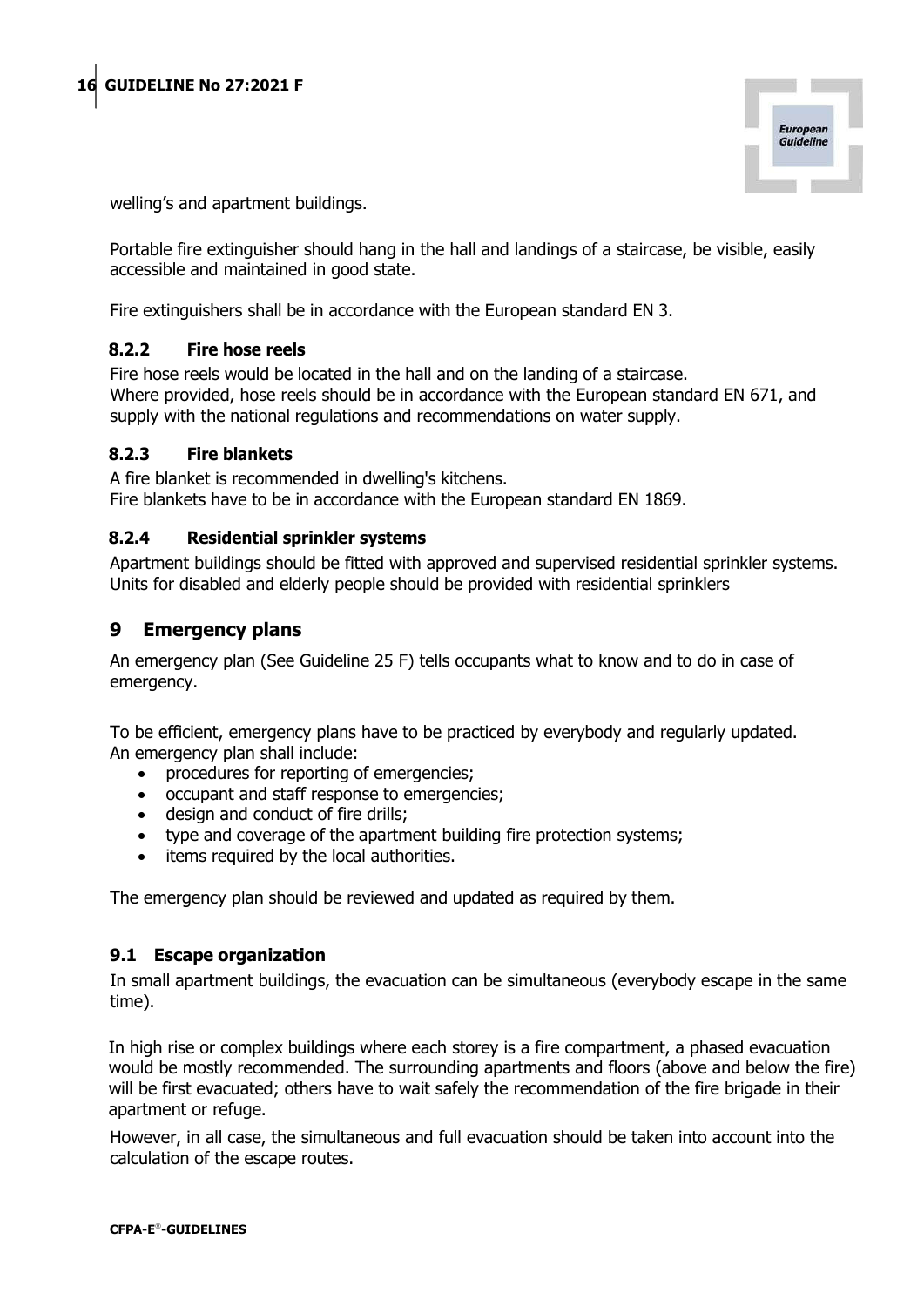

#### 9.2 Procedure in case of fire

A procedure "In case of fire" should describe all steps to be undertaken by the occupants and witnesses in case of emergency.

Residents must be notified and familiar with this emergency procedure. It should be widely diffused and displayed in the places of passage such as in each lobbies and stairs landings. The procedure will be practical, easily legible and visible.

#### 9.3 Emergency response people

The need and role of emergency response people would be evaluated in accordance with of the design and occupation of the building.

#### 9.4 Fire drills

Fire drills are designed to train the occupants with the fire safety features, available escape, extinguishing facilities, and the appropriated procedures. Fire brigades or prevention institutes can assist people to organize fire drills.

Drills should be organized in cooperation with the local authorities, and frequent enough to create a routine (minimum once a year). All the residents should be included in a drill that should simulate a real emergency.

A responsible person (for example: the owner, the managing agent or the caretaker) should report the results of the drill and take actions to solve the possible problems and obstacles.

#### 10 Housekeeping, maintenance, inspection and testing

To eliminate fire hazards a good housekeeping inside and outside the building should be strictly maintained by the occupants, owners or owners corporation.

#### 10.1 Maintenance

All safety equipment's must remain in good state, operational and efficient through a regular maintenance under the responsibility of the owners or owner's corporation. These equipment's cannot be removed or reduced without being replaced by a protection of the same safety level. Maintenance would be done according to the different technical prevailing standards or manufacturers specifications.

#### 10.2 Inspection and testing

Any device, equipment, system any other feature requiring periodic testing or inspection should be tested or controlled according to the different technical prevailing regulations, standards or manufacturers.

The inspection service would be qualified and competent in the appropriate field of fire protection (in accordance with EN ISO/IEC 1720 - as a type A inspection body in the appropriate field of fire protection/prevention).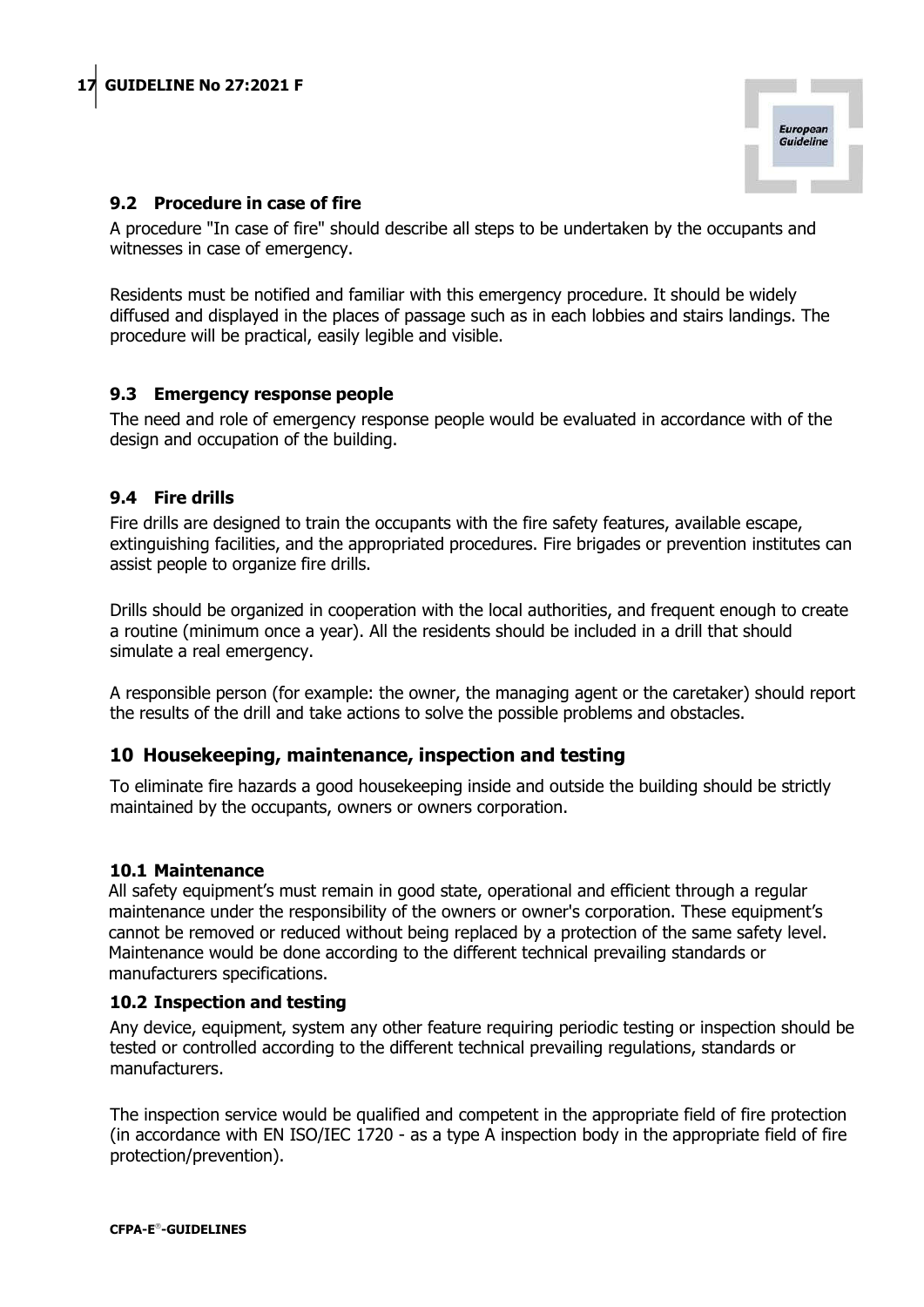

#### 10.3 Responsible person

Maintenance, inspection, and testing should be performed under the supervision of a responsible person (for example: the owner, the managing agent or the caretaker) who shall ensure that maintenance, testing, and inspection should be done at in accordance with the national regulations, standards or manufacturers specifications.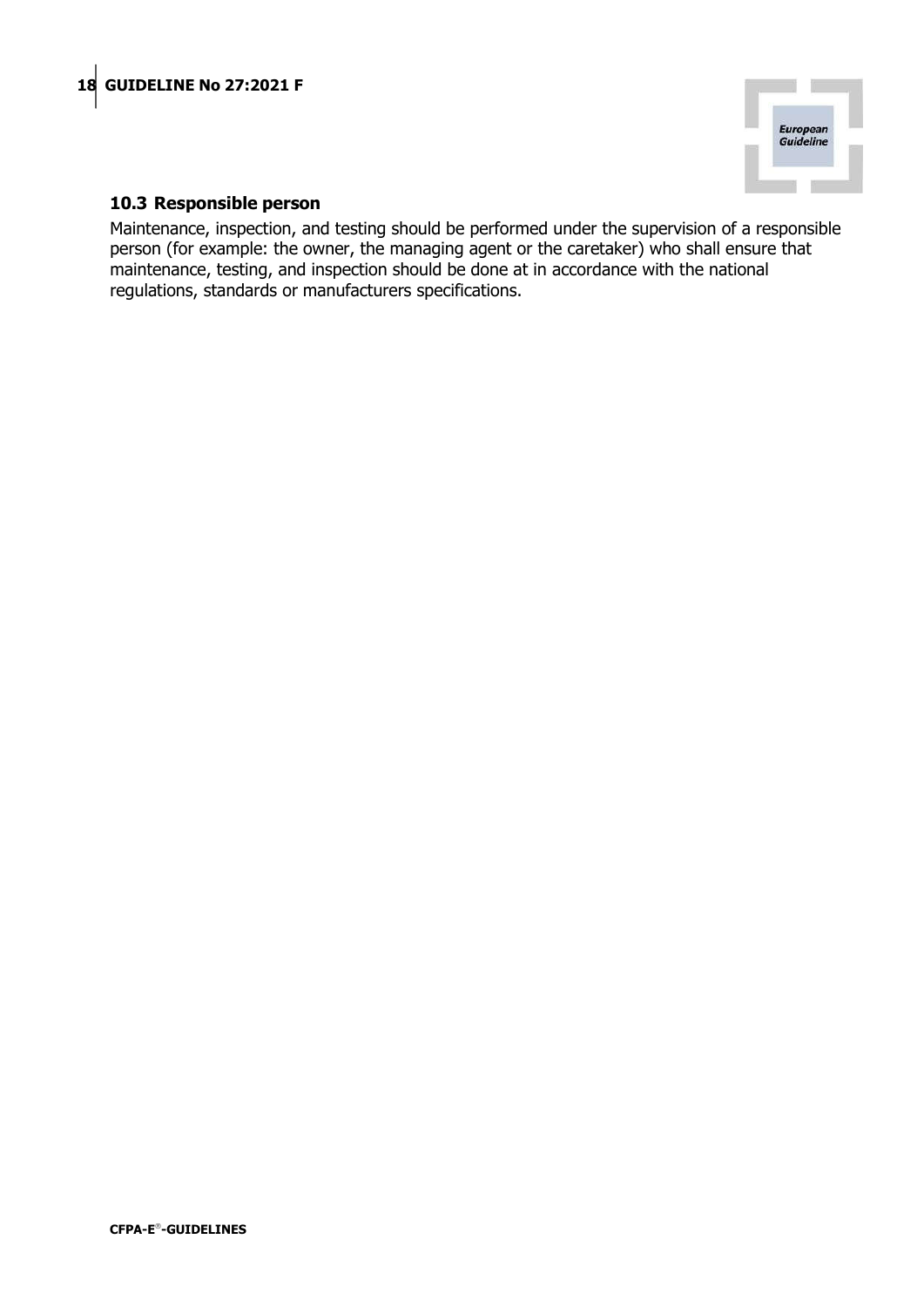Fire



Guideline No1:2015 F -Internal fire protection control Guideline No2:2018 F -Panic & emergency exit devices Guideline No3:2011 F -Certification of thermographers Guideline No4:2010 F -Introduction to qualitative fire risk assessment Guideline No5:2016 F -Guidance signs, emergency lighting and general lighting Guideline No6:2021 F -Fire safety in care homes Guideline No7:2011 F -Safety distance between waste containers and buildings Guideline No8:2004 F -Preventing arson – information to young people Guideline No9:2012 F -Fire safety in restaurants Guideline No10:2008 F -Smoke alarms in the home Guideline No11:2015 F -Recommended numbers of fire protection trained staff Guideline No12:2012 F -Fire safety basics for hot work operatives Guideline No13:2006 F -Fire protection documentation Guideline No14:2019 F -Fire protection in information technology facilities Guideline No15:2012 F -Fire safety in guest harbours and marinas Guideline No16:2016 F -Fire protection in offices Guideline No17:2014 F -Fire safety in farm buildings Guideline No18:2013 F -Fire protection on chemical manufacturing sites Guideline No19:2009 F -Fire safety engineering concerning evacuation from buildings Guideline No20:2012 F -Fire safety in camping sites Guideline No21:2012 F -Fire prevention on construction sites Guideline No22:2012 F -Wind turbines – Fire protection guideline Guideline No23:2010 F -Securing the operational readiness of fire control system Guideline No24:2016 F -Fire safe homes Guideline No25:2010 F -Emergency plan Guideline No26:2010 F -Fire protection of temporary buildings on construction sites Guideline No27:2011 F -Fire safety in apartment buildings Guideline No28:2012 F -Fire safety in laboratories Guideline No29:2019 F -Protection of paintings: transports, exhibition and storage Guideline No30:2013 F -Managing fire safety in historic buildings Guideline No31:2013 F -Protection against self-ignition end explosions in handling and -storage of silage and fodder in farms Guideline No32:2014 F -Treatment and storage of waste and combustible secondary raw -materials Guideline No33:2015 F -Evacuation of people with disabilities Guideline No34:2015 F -Fire safety measures with emergency power supply Guideline No35:2015 F -Fire safety in warehouses Guideline No36:2017 F -Fire prevention in large tents Guideline No37:2018 F -Photovoltaic systems: recommendations on loss prevention Guideline No38:2021 F -Fire safety recommendations for short-term rental -accommodations

**European Guideline**